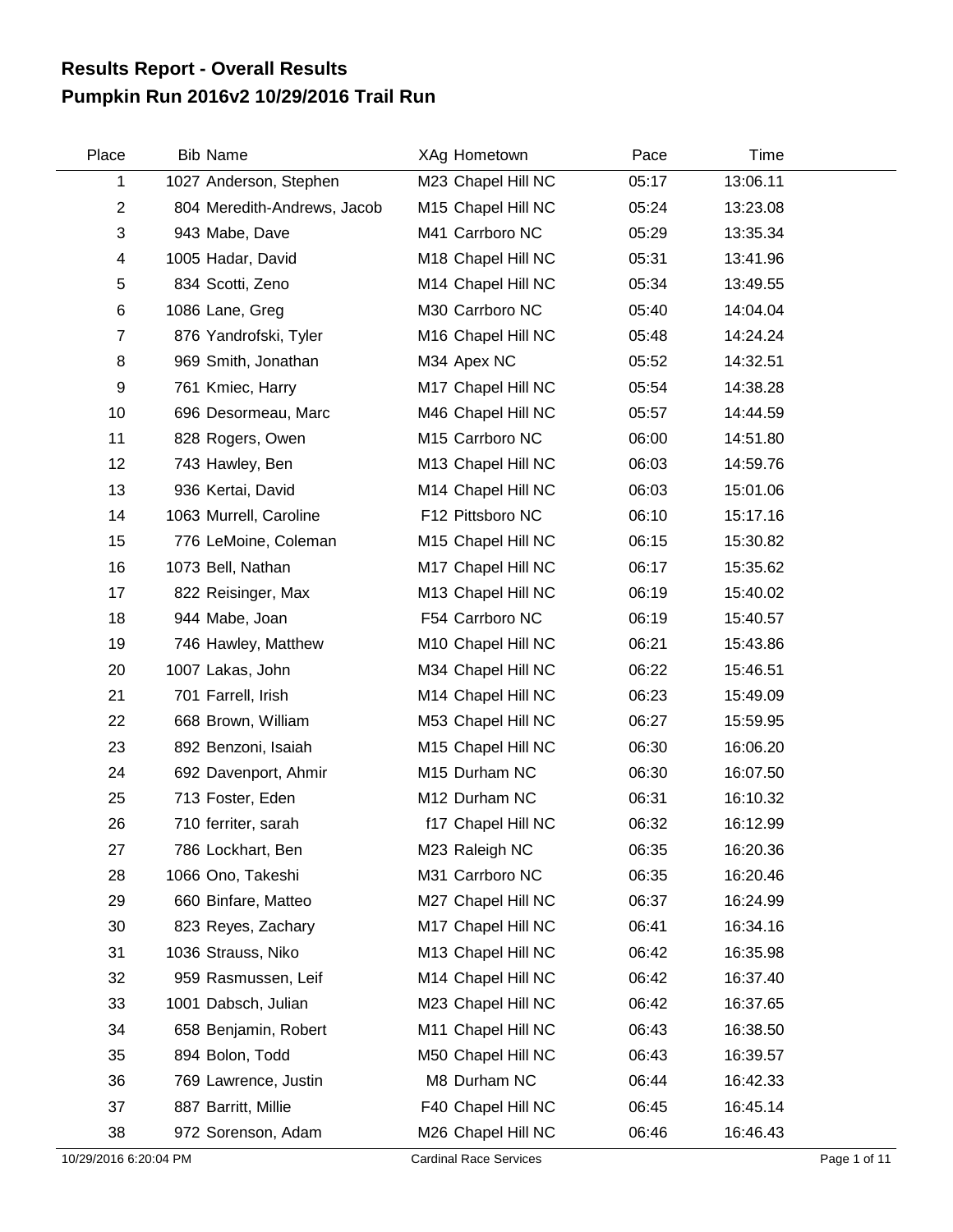| Place | <b>Bib Name</b>         | XAg Hometown       | Pace  | Time     |  |
|-------|-------------------------|--------------------|-------|----------|--|
| 39    | 922 Gay, Glenn          | M50 Chapel Hill NC | 06:48 | 16:51.09 |  |
| 40    | 899 Cahill, Theo        | M14 Chapel Hill NC | 06:48 | 16:51.31 |  |
| 41    | 1092 Ryan, Timothy      | M33 Chapel Hill NC | 06:53 | 17:04.82 |  |
| 42    | 1016 Mersereau, Adam    | M42 Chapel Hill NC | 06:55 | 17:09.86 |  |
| 43    | 793 Mann, Dillon        | M13 DURHAM NC      | 07:02 | 17:27.60 |  |
| 44    | 932 Hoerger, Tom        | M57 Chapel Hill NC | 07:03 | 17:30.00 |  |
| 45    | 1037 Strauss, Asher     | M9 Chapel Hill NC  | 07:07 | 17:38.34 |  |
| 46    | 956 Price, Daniel       | M13 Chapel Hill NC | 07:08 | 17:42.17 |  |
| 47    | 888 BARRITT, SID        | M42 Chapel Hill NC | 07:09 | 17:44.04 |  |
| 48    | 883 Banks, Geoff        | M44 Durham NC      | 07:11 | 17:49.05 |  |
| 49    | 1181 Ayers, Adam        | M36 Chicago IL     | 07:12 | 17:50.12 |  |
| 50    | 1050 Richardson, Ted    | M46 Chapel Hill NC | 07:12 | 17:50.47 |  |
| 51    | 819 Rahn, Blake         | M44 Chapel Hill NC | 07:13 | 17:53.39 |  |
| 52    | 1052 Richardson, Brian  | M16 Chapel Hill NC | 07:14 | 17:55.19 |  |
| 53    | 1051 Richardson, Robin  | F46 Chapel Hill NC | 07:14 | 17:55.48 |  |
| 54    | 868 Weeks, Kevin        | M52 Carrboro NC    | 07:14 | 17:56.57 |  |
| 55    | 916 Fiorito, Teresa     | F14 Chapel Hill NC | 07:15 | 17:59.63 |  |
| 56    | 1015 McLeod, Claude     | M12 Chapel Hill NC | 07:16 | 18:00.55 |  |
| 57    | 659 Benjamin, William   | M13 Chapel Hill NC | 07:16 | 18:01.72 |  |
| 58    | 677 Cash, Miles         | M7 Durham NC       | 07:18 | 18:07.07 |  |
| 59    | 729 Gordek, Harper      | M39 Chapel Hill NC | 07:18 | 18:07.11 |  |
| 60    | 847 Spaulding, Khalil   | M8 Durham NC       | 07:19 | 18:07.57 |  |
| 61    | 821 Rahn, Griffin       | M13 Chapel Hill NC | 07:19 | 18:08.94 |  |
| 62    | 984 Wallace, Bob        | M59 DURHAM NC      | 07:21 | 18:13.97 |  |
| 63    | 1055 Soderling, Scott   | M47 Chapel Hill NC | 07:22 | 18:15.50 |  |
| 64    | 715 Francis, Alexa      | F11 Durham NC      | 07:22 | 18:17.20 |  |
| 65    | 1062 Murrell, Duncan    | M49 Pittsboro NC   | 07:25 | 18:23.35 |  |
| 66    | 958 Rasmussen, lan      | M11 Chapel Hill NC | 07:29 | 18:33.98 |  |
| 67    | 867 Weeks, Cyndy        | F52 Carrboro NC    | 07:29 | 18:34.57 |  |
| 68    | 788 Lockhart, Stephen   | M54 Chapel Hill NC | 07:30 | 18:36.48 |  |
| 69    | 674 Cantrell, Baxter    | M13 Chapel Hill NC | 07:31 | 18:38.68 |  |
| 70    | 1008 Lakas, Natalie     | F37 Chapel Hill NC | 07:32 | 18:41.55 |  |
| 71    | 1097 Smyth, Kendra      | F29 DURHAM NC      | 07:34 | 18:46.79 |  |
| 72    | 682 Clossick, Tina      | F45 Chapel Hill NC | 07:35 | 18:47.73 |  |
| 73    | 707 Feldt, Ethan        | M13 Chapel Hill NC | 07:36 | 18:49.75 |  |
| 74    | 815 O'Sullivan, Shailyn | F12 Apex NC        | 07:37 | 18:53.66 |  |
| 75    | 661 Bolon, Calvin       | M17 Chapel Hill NC | 07:38 | 18:56.44 |  |
| 76    | 1053 Richardson, Jeff   | M18 Chapel Hill NC | 07:38 | 18:56.55 |  |
| 77    | 917 Fiorito Jr, Agustin | M17 Chapel Hill NC | 07:39 | 18:57.33 |  |
| 78    | 900 Cannon, Joshua      | M15 Chapel Hill NC | 07:39 | 18:57.85 |  |
| 79    | 941 Levine, Oliver      | M12 Chapel Hill NC | 07:41 | 19:03.80 |  |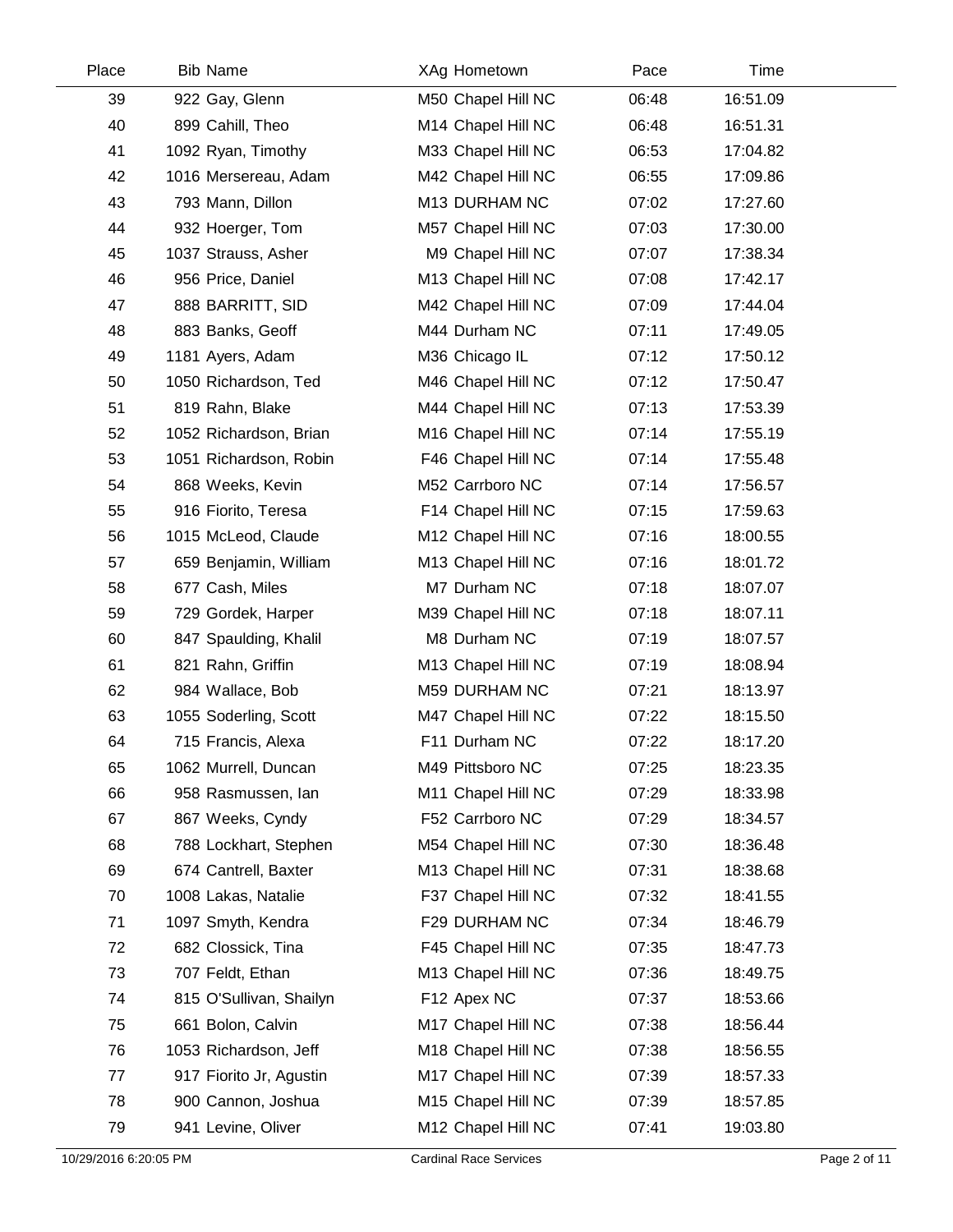| Place | <b>Bib Name</b>          | XAg Hometown        | Pace  | Time     |  |
|-------|--------------------------|---------------------|-------|----------|--|
| 80    | 797 Marino, Rebecca      | F28 Carrboro NC     | 07:41 | 19:03.97 |  |
| 81    | 1176 Villa, Jasper       | M12                 | 07:42 | 19:04.97 |  |
| 82    | 1065 Lea, Caleb          | M15 Chapel Hill NC  | 07:42 | 19:06.16 |  |
| 83    | 1035 Strauss, Jade       | F15 Chapel Hill NC  | 07:43 | 19:08.16 |  |
| 84    | 938 Kurup, Vinod         | M45 Chapel Hill NC  | 07:45 | 19:12.23 |  |
| 85    | 667 Brown, Hailey        | F18 Chapel Hill NC  | 07:45 | 19:13.25 |  |
| 86    | 1006 Kertai, Miklos      | M43 Chapel Hill NC  | 07:45 | 19:14.12 |  |
| 87    | 652 Althouse, Owen       | M14 Chapel Hill NC  | 07:46 | 19:15.57 |  |
| 88    | 886 BARRITT, CONNOR      | M11 Chapel Hill NC  | 07:46 | 19:16.17 |  |
| 89    | 816 Pace, Madeline       | F20 Kernersville NC | 07:46 | 19:16.25 |  |
| 90    | 1000 Caress, Lula        | F10 Chapel Hill NC  | 07:48 | 19:19.42 |  |
| 91    | 728 Gershon, Zachary     | M14 Chapel Hill NC  | 07:48 | 19:20.55 |  |
| 92    | 697 Diabate, Djahkla     | M5 Durham NC        | 07:48 | 19:20.69 |  |
| 93    | 904 Combs, Chris         | M49 Chapel Hill NC  | 07:50 | 19:24.36 |  |
| 94    | 718 Freeman, Joshua      | M7 Durham NC        | 07:50 | 19:25.14 |  |
| 95    | 915 Evon, Donna          | F46 Carrboro NC     | 07:50 | 19:25.47 |  |
| 96    | 999 Caren, Neal          | M43 Chapel Hill NC  | 07:50 | 19:25.97 |  |
| 97    | 850 Srikhirisawan, Jola  | M42 Chapel Hill NC  | 07:51 | 19:27.25 |  |
| 98    | 1098 Kabay, Edward       | M32 DURHAM NC       | 07:51 | 19:29.30 |  |
| 99    | 1021 Pretz, Monika G     | F42 Chapel Hill NC  | 07:52 | 19:29.84 |  |
| 100   | 960 Rasmussen, Silas     | M9 Chapel Hill NC   | 07:52 | 19:31.73 |  |
| 101   | 890 Benzoni, Francisco   | M50 Chapel Hill NC  | 07:56 | 19:41.42 |  |
| 102   | 910 Dokholyan, Martin    | M12 Chapel Hill NC  | 07:57 | 19:43.01 |  |
| 103   | 727 Gershon, Timothy     | M49 Chapel Hill NC  | 07:58 | 19:44.81 |  |
| 104   | 848 Spaulding, Nikolas   | M43 Durham NC       | 07:59 | 19:47.07 |  |
| 105   | 1059 Davidsson, Atli     | M14 Chapel Hill NC  | 07:59 | 19:47.70 |  |
| 106   | 1094 Kim, Jisan          | M14 Chapel Hill NC  | 08:00 | 19:50.92 |  |
| 107   | 762 Kornylak, Andrew     | M42 Chapel Hill NC  | 08:02 | 19:54.18 |  |
| 108   | 800 McClain, Aniyah      | F9 Durham NC        | 08:02 | 19:56.60 |  |
| 109   | 670 Bublitz, Cameron     | F7 Chapel Hill NC   | 08:03 | 19:57.22 |  |
| 110   | 1100 Donahue, Beth       | F46 Chapel Hill NC  | 08:08 | 20:09.99 |  |
| 111   | 687 Crawford, Gavin      | M9 Chapel Hill NC   | 08:08 | 20:10.15 |  |
| 112   | 870 Westman, Riley       | M13 Chapel Hill NC  | 08:08 | 20:11.45 |  |
| 113   | 967 Saussy, Lianne       | F12 Chapel Hill NC  | 08:09 | 20:13.63 |  |
| 114   | 1064 Murrell, Sarah Anne | F9 Pittsboro NC     | 08:10 | 20:14.68 |  |
| 115   | 686 Crawford, Allison    | F42 Chapel Hill NC  | 08:10 | 20:15.29 |  |
| 116   | 869 Westman, Derek       | M16 Chapel Hill NC  | 08:11 | 20:16.89 |  |
| 117   | 1054 Richardson, Michael | M12 Chapel Hill NC  | 08:14 | 20:24.91 |  |
| 118   | 767 Kwok, Alex           | M10 Carrboro NC     | 08:14 | 20:24.94 |  |
| 119   | 973 Tellez, Montserrat   | F47 Carrboro NC     | 08:15 | 20:27.91 |  |
| 120   | 858 Tozzi, Alessandra    | F20 Chapel Hill NC  | 08:17 | 20:32.62 |  |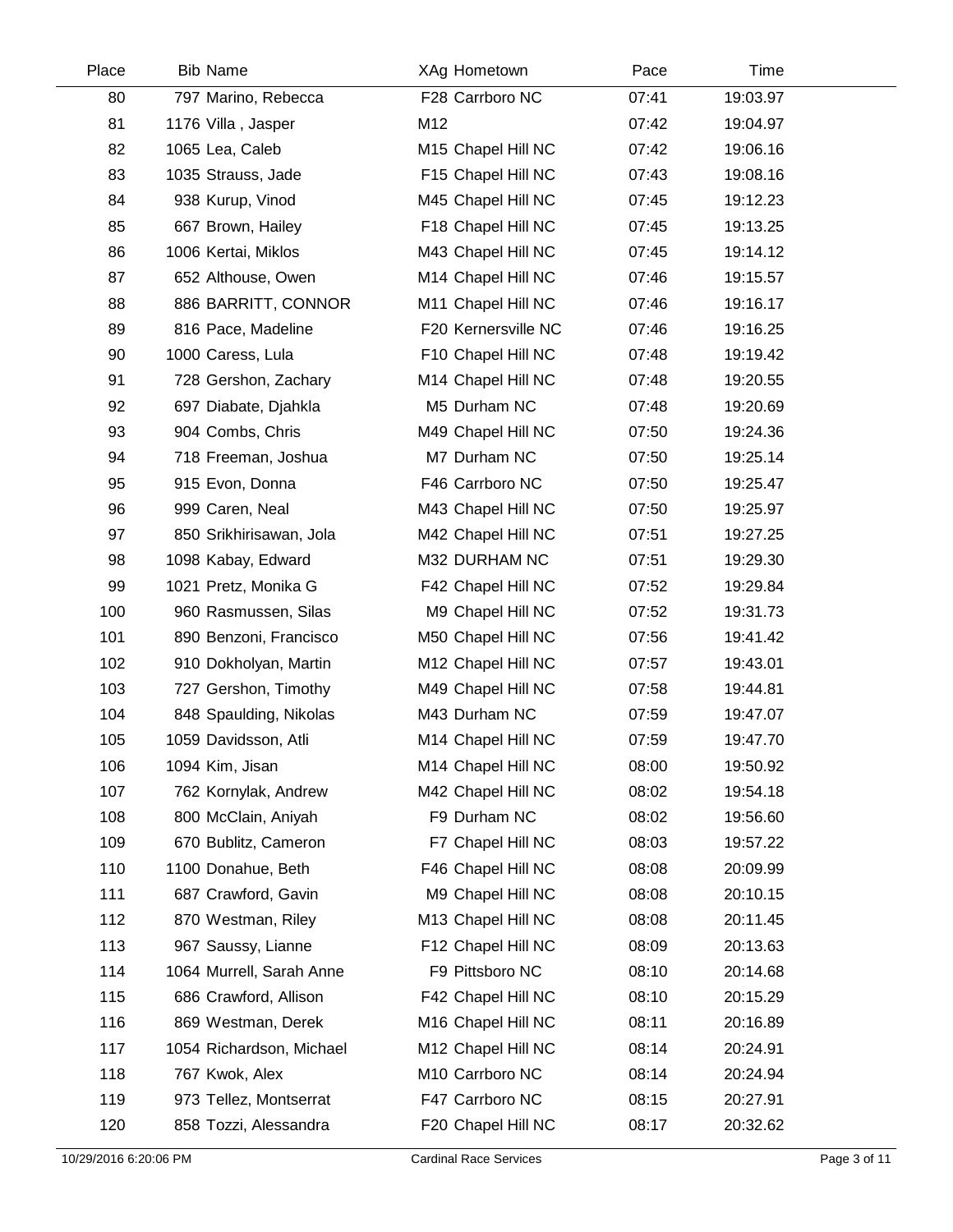| Place | <b>Bib Name</b>            | XAg Hometown       | Pace  | Time     |  |
|-------|----------------------------|--------------------|-------|----------|--|
| 121   | 742 harris, william        | m40 Pittsboro NC   | 08:19 | 20:37.13 |  |
| 122   | 693 Davenport, Jerrod      | M44 Durham NC      | 08:19 | 20:37.20 |  |
| 123   | 817 Parry, Ben             | M11 Chapel Hill NC | 08:20 | 20:39.86 |  |
| 124   | 722 Gannon, Kelly          | F14 Chapel Hill NC | 08:20 | 20:39.87 |  |
| 125   | 784 Li, Lucas              | M9 Chapel Hill NC  | 08:21 | 20:41.80 |  |
| 126   | 923 Gay, Michelle          | F47 Chapel Hill NC | 08:22 | 20:45.12 |  |
| 127   | 723 Gannon, Michael        | M11 Chapel Hill NC | 08:23 | 20:46.85 |  |
| 128   | 689 Crawford, Miles        | M7 Chapel Hill NC  | 08:24 | 20:49.50 |  |
| 129   | 889 Bau, Rebekah           | F23 Durham NC      | 08:24 | 20:49.57 |  |
| 130   | 811 Nelson, Randy          | M55 Clayton NC     | 08:25 | 20:53.46 |  |
| 131   | 721 Gamble, Makayla        | F13 Durham NC      | 08:26 | 20:53.89 |  |
| 132   | 679 clossick, keegan       | m13 Chapel Hill NC | 08:26 | 20:55.00 |  |
| 133   | 733 Hammond, Caroline      | F13 Chapel Hill NC | 08:28 | 20:59.93 |  |
| 134   | 744 Hawley, Charlotte      | F7 Chapel Hill NC  | 08:29 | 21:03.24 |  |
| 135   | 745 Hawley, Dawna          | F46 Chapel Hill NC | 08:30 | 21:05.63 |  |
| 136   | 1004 Grossmann, Daniel     | M29 Durham NC      | 08:30 | 21:05.69 |  |
| 137   | 898 Bunn, Paul             | M38 Carrboro NC    | 08:34 | 21:14.53 |  |
| 138   | 976 Vaughn, Hamilton       | M10 Chapel Hill NC | 08:34 | 21:15.26 |  |
| 139   | 897 Bunn, Nancy            | F33 Carrboro NC    | 08:34 | 21:15.74 |  |
| 140   | 937 Kinsley, Hank          | M45 Durham NC      | 08:37 | 21:21.78 |  |
| 141   | 669 Bublitz, Aaron         | M4 Chapel Hill NC  | 08:37 | 21:21.98 |  |
| 142   | 934 Juliana, Anthony       | M25 Chapel Hill NC | 08:38 | 21:24.20 |  |
| 143   | 1047 Shelburne, Howard     | M27 Chapel Hill NC | 08:38 | 21:24.49 |  |
| 144   | 996 Branley, James         | M55 Elon NC        | 08:40 | 21:30.45 |  |
| 145   | 739 Hargrave, Gabrielle    | F12 Durham NC      | 08:42 | 21:34.45 |  |
| 146   | 1002 Dennis, Omari         | M30 Carrboro NC    | 08:43 | 21:36.01 |  |
| 147   | 977 Vaughn, Hank           | M8 Chapel Hill NC  | 08:44 | 21:40.50 |  |
| 148   | 991 Wiltberger, Max        | M7 Carrboro NC     | 08:46 | 21:45.00 |  |
| 149   | 752 Hunter, Kym            | F34 Chapel Hill NC | 08:51 | 21:56.41 |  |
| 150   | 751 Hunter, Felix          | M7 Chapel Hill NC  | 08:51 | 21:56.65 |  |
| 151   | 760 Klipstein, Christopher | M49 Chapel Hill NC | 08:51 | 21:57.02 |  |
| 152   | 759 Klipstein, Catherine   | F11 Chapel Hill NC | 08:51 | 21:57.26 |  |
| 153   | 708 Feldt, Logan           | F11 Chapel Hill NC | 08:54 | 22:04.29 |  |
| 154   | 851 Srikhirisawan, Owen    | M11 Chapel Hill NC | 08:54 | 22:05.06 |  |
| 155   | 785 Libby, Taylor          | F34 Carrboro NC    | 08:54 | 22:05.48 |  |
| 156   | 714 Fowler, Natalie        | F46 Chapel Hill NC | 08:55 | 22:06.01 |  |
| 157   | 1033 Irons, Caroline       | F10 DURHAM NC      | 08:56 | 22:10.48 |  |
| 158   | 737 Hanes, Ryan            | F9 Chapel Hill NC  | 08:57 | 22:10.66 |  |
| 159   | 874 Windham, Scott         | M46 Chapel Hill NC | 08:57 | 22:10.93 |  |
| 160   | 699 Eward, Ellery          | F9 Durham NC       | 08:58 | 22:13.67 |  |
| 161   | 758 Kleinman, Dawn         | F51 Carrboro NC    | 08:58 | 22:14.19 |  |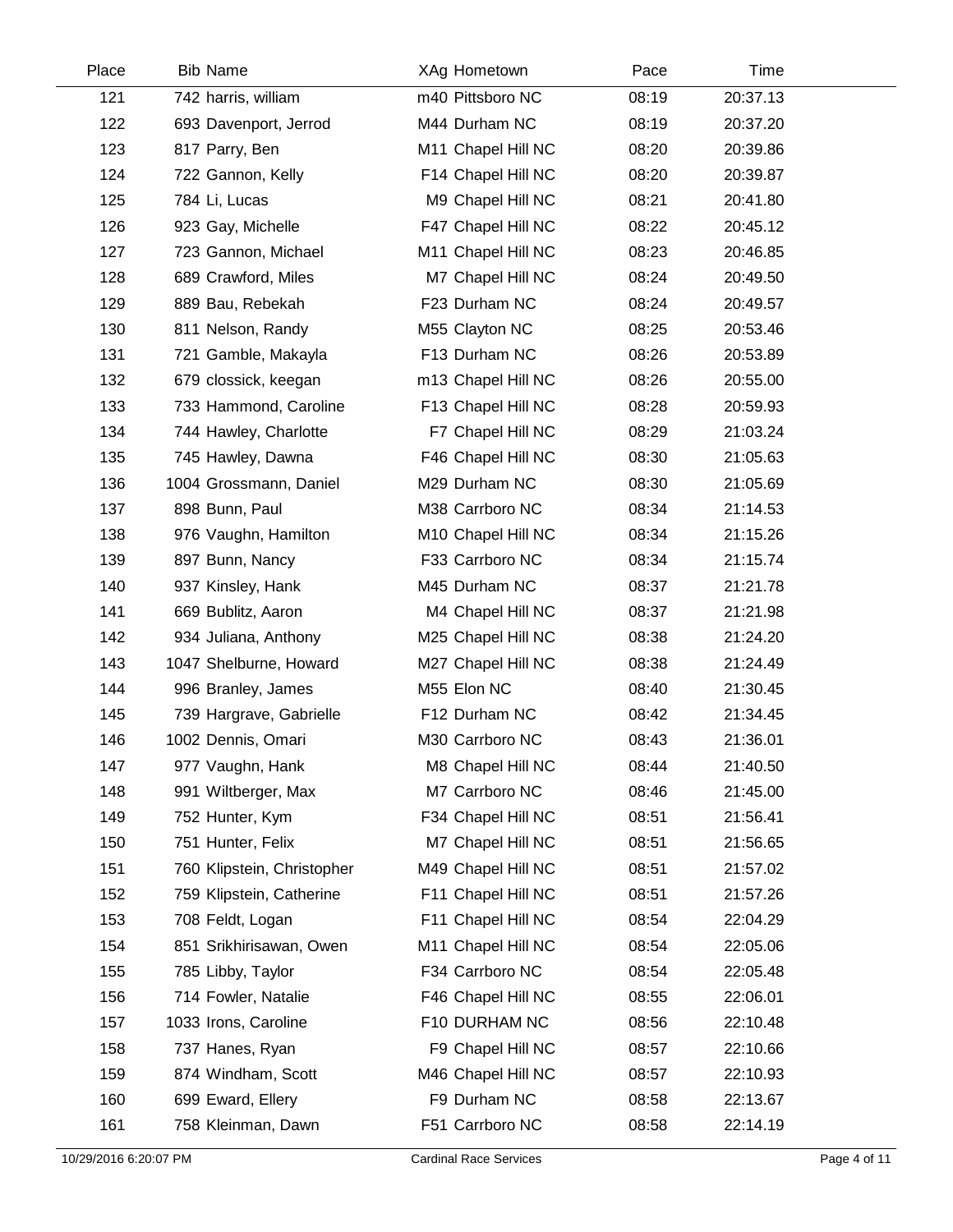| Place | <b>Bib Name</b>                | XAg Hometown       | Pace  | Time     |  |
|-------|--------------------------------|--------------------|-------|----------|--|
| 162   | 987 Whaley, Jackson            | M7 Durham NC       | 08:58 | 22:15.23 |  |
| 163   | 1024 Vanderwalker, Anna        | F11 Chapel Hill NC | 09:00 | 22:19.16 |  |
| 164   | 830 Saltzman, Elias            | M7 Chapel Hill NC  | 09:01 | 22:21.81 |  |
| 165   | 981 Vaughn, Nick               | M38 Chapel Hill NC | 09:02 | 22:23.10 |  |
| 166   | 734 Hammond, Phil              | M49 Chapel Hill NC | 09:05 | 22:30.75 |  |
| 167   | 950 Owre, Evan                 | M17 Chapel Hill NC | 09:05 | 22:31.31 |  |
| 168   | 949 Owre, Elise                | F10 Chapel Hill NC | 09:05 | 22:32.35 |  |
| 169   | 732 Gowan, Frith               | F42 Carrboro NC    | 09:06 | 22:33.18 |  |
| 170   | 838 Shao, Chong                | M27 Chapel Hill NC | 09:06 | 22:34.04 |  |
| 171   | 731 Gowan, Coltrane            | M12 Carrboro NC    | 09:06 | 22:34.51 |  |
| 172   | 1071 Boyer, Abby               | F13 Chapel Hill NC | 09:10 | 22:43.40 |  |
| 173   | 1070 Pollock, Kyra             | F13 Chapel Hill NC | 09:10 | 22:43.67 |  |
| 174   | 680 Clossick, Madigan          | f16 Chapel Hill NC | 09:11 | 22:47.05 |  |
| 175   | 771 Lee, Christopher           | M43 Chapel Hill NC | 09:11 | 22:47.21 |  |
| 176   | 1014 McAvoy-Bickford, Benjamin | M12 Chapel Hill NC | 09:12 | 22:48.46 |  |
| 177   | 947 McAvoy, Greg               | M55 Chapel Hill NC | 09:12 | 22:49.45 |  |
| 178   | 773 Lee, Emerson               | M10 Chapel Hill NC | 09:12 | 22:49.47 |  |
| 179   | 965 Rubinas, Patrick           | M13 Pittsboro NC   | 09:12 | 22:49.74 |  |
| 180   | 705 Feldmann, Brittany         | F28 CARY NC        | 09:13 | 22:51.16 |  |
| 181   | 706 Feldmann, Erik             | M31 CARY NC        | 09:13 | 22:51.70 |  |
| 182   | 1089 Turner, Tinisha           | F43 Durham NC      | 09:13 | 22:52.47 |  |
| 183   | 1026 Warshauer, Josephine      | F27 Carrboro NC    | 09:15 | 22:55.49 |  |
| 184   | 893 Benzoni, Nathan            | M18 Chapel Hill NC | 09:15 | 22:55.58 |  |
| 185   | 871 Windham, Caroline          | F9 Chapel Hill NC  | 09:16 | 22:57.66 |  |
| 186   | 805 Miller, Alexander          | M33 Chapel Hill NC | 09:17 | 23:01.72 |  |
| 187   | 694 Dempsey, Jillian           | F33 Chapel Hill NC | 09:17 | 23:02.05 |  |
| 188   | 808 Moy, Cheryl                | F32 Carrboro NC    | 09:18 | 23:03.45 |  |
| 189   | 1030 Breschi, Lucy             | F11 Chapel Hill NC | 09:18 | 23:03.61 |  |
| 190   | 901 Charney, Amy               | F48 Carrboro NC    | 09:18 | 23:04.35 |  |
| 191   | 1013 Li, Bo                    | F33 Chapel Hill NC | 09:18 | 23:04.50 |  |
| 192   | 675 Cantrell, Liane            | F46 Chapel Hill NC | 09:22 | 23:14.57 |  |
| 193   | 833 Schmidt, Victoria          | F12 Chapel Hill NC | 09:23 | 23:16.18 |  |
| 194   | 855 Story, Charlotte           | F22 Chapel Hill NC | 09:24 | 23:19.71 |  |
| 195   | 955 Porter, Warren             | M46 Chapel Hill NC | 09:25 | 23:21.74 |  |
| 196   | 688 Crawford, Greg             | M43 Chapel Hill NC | 09:25 | 23:22.20 |  |
| 197   | 735 Hanes, Chris               | M42 Chapel Hill NC | 09:26 | 23:22.72 |  |
| 198   | 783 Li, Kristen                | F11 Chapel Hill NC | 09:26 | 23:24.46 |  |
| 199   | 1017 Morton, Devin             | M13 Sanford NC     | 09:27 | 23:26.56 |  |
| 200   | 992 Wiltberger, Tom            | M46 Carrboro NC    | 09:28 | 23:27.82 |  |
| 201   | 989 Wiltberger, Ada            | F10 Carrboro NC    | 09:28 | 23:28.80 |  |
| 202   | 974 Vaughn, Beth               | F39 Chapel Hill NC | 09:30 | 23:32.66 |  |
|       |                                |                    |       |          |  |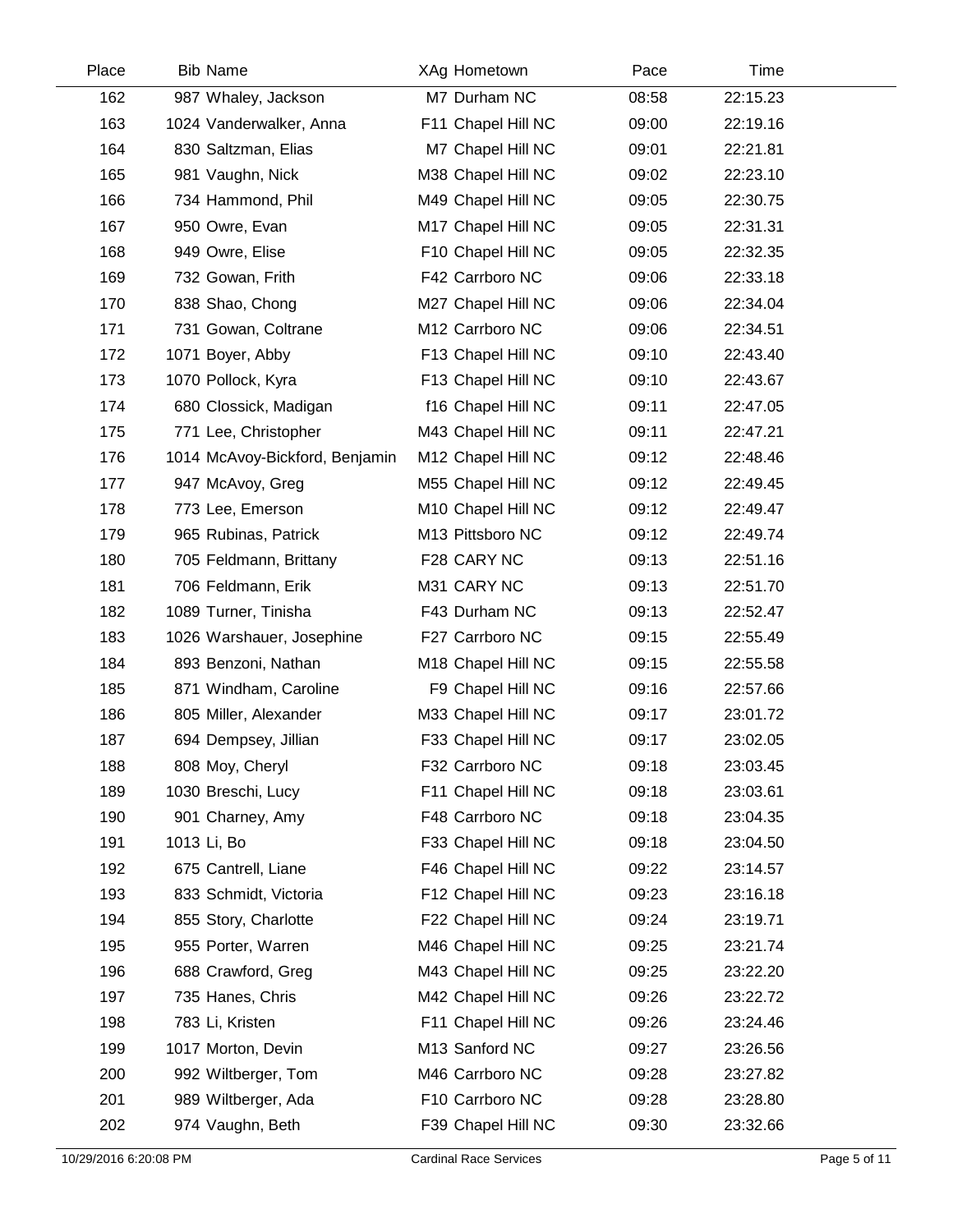| Place | <b>Bib Name</b>          | XAg Hometown        | Pace  | Time     |  |
|-------|--------------------------|---------------------|-------|----------|--|
| 203   | 676 Carter, James        | M38 Durham NC       | 09:30 | 23:33.83 |  |
| 204   | 966 Saussy, Caroline     | F10 Chapel Hill NC  | 09:31 | 23:36.96 |  |
| 205   | 698 Enders, Johna        | F49 Chapel Hill NC  | 09:32 | 23:39.72 |  |
| 206   | 724 gannon, peter        | M49 Chapel Hill NC  | 09:33 | 23:40.56 |  |
| 207   | 813 O'Sullivan, Dan      | M45 Apex NC         | 09:37 | 23:50.34 |  |
| 208   | 814 O'Sullivan, Karleigh | F7 Apex NC          | 09:37 | 23:50.71 |  |
| 209   | 755 Jones, Dexter        | M8 Carrboro NC      | 09:38 | 23:52.99 |  |
| 210   | 756 Jones, Lisa          | F40 Carrboro NC     | 09:40 | 23:57.33 |  |
| 211   | 1096 Rivas Plata, Eimy   | F38 Chapel Hill NC  | 09:45 | 24:11.01 |  |
| 212   | 657 Ascanio, Katy        | F23 Carrboro NC     | 09:46 | 24:14.41 |  |
| 213   | 993 Albrecht, Sarah      | F27 Chapel Hill NC  | 09:48 | 24:17.57 |  |
| 214   | 994 Albrecht, Tim        | M28 Chapel Hill NC  | 09:48 | 24:18.00 |  |
| 215   | 810 Nelson, Kristi       | F54 Clayton NC      | 09:51 | 24:25.01 |  |
| 216   | 928 Hanson, Margaret     | F43 Carrboro NC     | 09:52 | 24:28.53 |  |
| 217   | 933 Hunter, Kyle         | M50 Chapel Hill NC  | 09:54 | 24:32.79 |  |
| 218   | 768 Lagdameo, Mary       | F33 Chapel Hill NC  | 09:54 | 24:32.88 |  |
| 219   | 911 Eller, Daniel        | M35 Chapel Hill NC  | 09:55 | 24:34.69 |  |
| 220   | 764 Kornylak, Sam        | M13 Chapel Hill NC  | 09:55 | 24:35.34 |  |
| 221   | 1020 Parkinson, Donna    | F56 Carrboro NC     | 09:56 | 24:37.97 |  |
| 222   | 1072 Chamorro, Ceci      | F47 Chapel Hill NC  | 09:56 | 24:38.04 |  |
| 223   | 920 Friedrich, Chris     | M45 Carrboro NC     | 09:58 | 24:43.81 |  |
| 224   | 666 Broome, Lisa         | F35 Chapel Hill NC  | 10:00 | 24:48.58 |  |
| 225   | 664 Borst, Alexandra     | F33 DURHAM NC       | 10:02 | 24:52.15 |  |
| 226   | 812 O'Brien, Sarah       | F34 Chapel Hill NC  | 10:02 | 24:52.26 |  |
| 227   | 757 Kankelfritz, Tessa   | F52 Hillsborough NC | 10:02 | 24:53.01 |  |
| 228   | 1061 Murrell, Sherri     | F51 Pittsboro NC    | 10:04 | 24:59.04 |  |
| 229   | 681 Clossick, Stephen    | M50 Chapel Hill NC  | 10:06 | 25:03.47 |  |
| 230   | 1093 Schultz, Rebecca    | F51 Chapel Hill NC  | 10:07 | 25:06.24 |  |
| 231   | 736 Hanes, Maggie        | F42 Chapel Hill NC  | 10:08 | 25:06.68 |  |
| 232   | 954 Porter, Logan        | M10 Chapel Hill NC  | 10:10 | 25:12.49 |  |
| 233   | 801 McDowell, Sasha      | F8 Durham NC        | 10:10 | 25:13.18 |  |
| 234   | 885 Banks, Nathan        | M8 Durham NC        | 10:10 | 25:13.74 |  |
| 235   | 895 Bowen, Mimi          | F22 Durham NC       | 10:11 | 25:15.02 |  |
| 236   | 878 Zhu, Ying            | F40 Chapel Hill NC  | 10:13 | 25:19.86 |  |
| 237   | 939 Levine, Cary         | M43 Chapel Hill NC  | 10:13 | 25:20.11 |  |
| 238   | 940 Levine, Maya         | F10 Chapel Hill NC  | 10:13 | 25:20.35 |  |
| 239   | 985 Wallace, Roberta     | F59 DURHAM NC       | 10:14 | 25:22.80 |  |
| 240   | 853 Stafford, Kristen    | F40 Cary NC         | 10:19 | 25:35.74 |  |
| 241   | 829 Saltzman, Alexander  | M16 Chapel Hill NC  | 10:20 | 25:38.74 |  |
| 242   | 948 Newhall, Katherine   | F33 Carrboro NC     | 10:21 | 25:39.10 |  |
| 243   | 1019 Onypchuk, Lana      | F29 Carrboro NC     | 10:23 | 25:45.19 |  |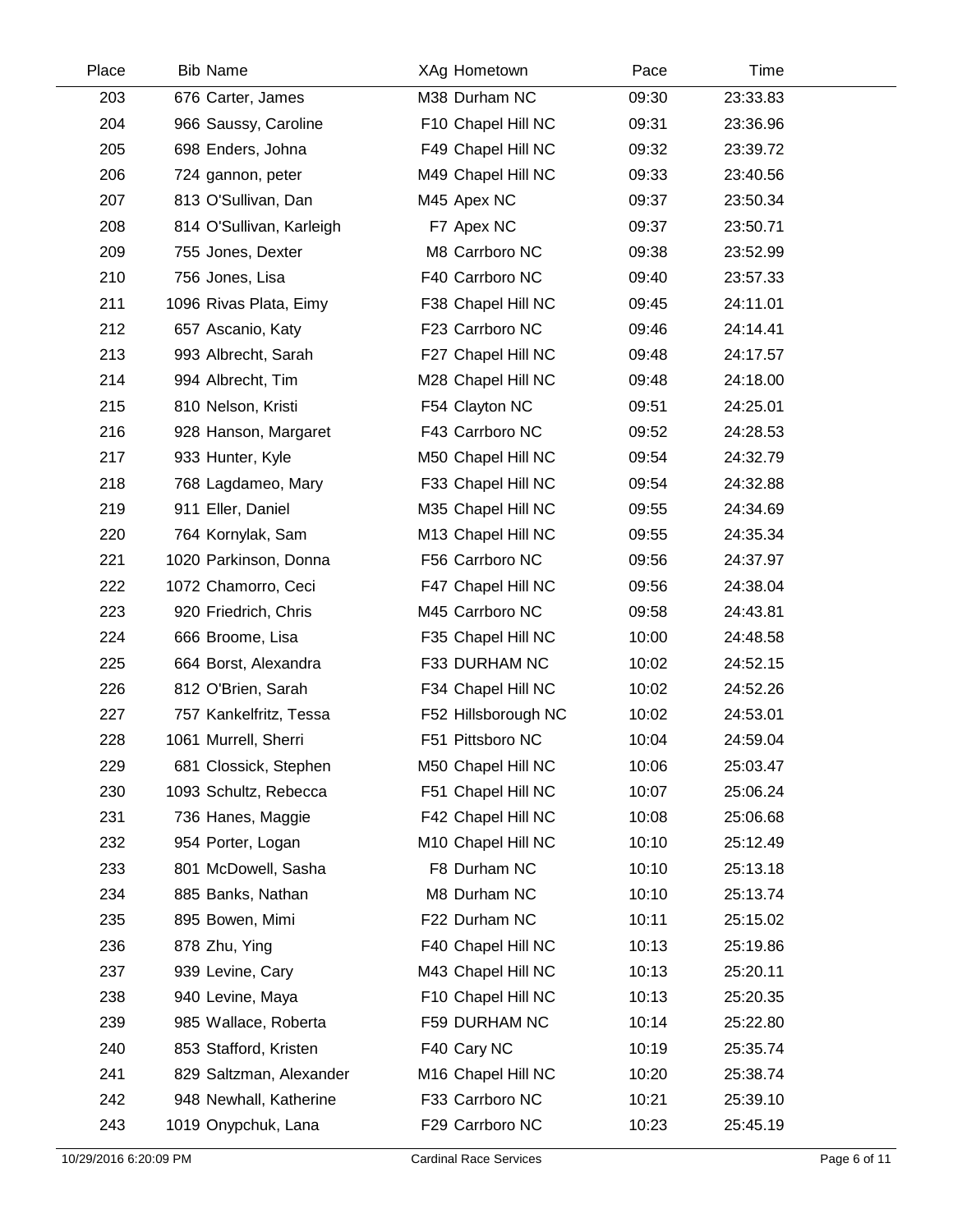| Place | <b>Bib Name</b>         | XAg Hometown       | Pace  | Time     |  |
|-------|-------------------------|--------------------|-------|----------|--|
| 244   | 882 Banks, Brian        | M14 Durham NC      | 10:23 | 25:45.83 |  |
| 245   | 866 Warner, Matthew     | M31 Chapel Hill NC | 10:27 | 25:54.12 |  |
| 246   | 865 Warner, Katie       | F29 Chapel Hill NC | 10:27 | 25:54.43 |  |
| 247   | 1043 Cupitt, Julia      | F68 DURHAM NC      | 10:28 | 25:56.62 |  |
| 248   | 1044 Cupitt, Howard     | M74 DURHAM NC      | 10:28 | 25:57.35 |  |
| 249   | 1067 Strawther, Alice   | F44 Chapel Hill NC | 10:32 | 26:08.53 |  |
| 250   | 1069 Strawther, Julias  | M9 Chapel Hill NC  | 10:33 | 26:10.46 |  |
| 251   | 1088 Reisinger, Lena    | F9 Chapel Hill NC  | 10:34 | 26:13.34 |  |
| 252   | 711 Fish, Eric          | M43 Chapel Hill NC | 10:35 | 26:14.53 |  |
| 253   | 712 Fish, Michael       | M6 Chapel Hill NC  | 10:35 | 26:15.39 |  |
| 254   | 772 Lee, Cindy          | f43 Chapel Hill NC | 10:36 | 26:16.42 |  |
| 255   | 719 Fronk, Lindsey      | F26 Carrboro NC    | 10:39 | 26:24.99 |  |
| 256   | 754 James, Alyssa       | F26 Carrboro NC    | 10:39 | 26:25.33 |  |
| 257   | 957 Pritchard, Michelle | F48 Chapel Hill NC | 10:41 | 26:29.65 |  |
| 258   | 879 Alexander, Tabtiha  | F51 Chapel Hill NC | 10:41 | 26:29.93 |  |
| 259   | 860 Vandegrift, Camilla | F9 Chapel Hill NC  | 10:42 | 26:32.00 |  |
| 260   | 961 Reynolds, Tess      | F7 Chapel Hill NC  | 10:43 | 26:33.44 |  |
| 261   | 709 Feldt, Matthew      | M48 Chapel Hill NC | 10:44 | 26:36.29 |  |
| 262   | 861 Vandegrift, Sara    | F39 Chapel Hill NC | 10:44 | 26:36.47 |  |
| 263   | 765 Kornylak, Theo      | M6 Chapel Hill NC  | 10:44 | 26:37.80 |  |
| 264   | 671 Bublitz, Scott      | M43 Chapel Hill NC | 10:45 | 26:38.51 |  |
| 265   | 795 Mann, Olivia        | F6 DURHAM NC       | 10:52 | 26:56.26 |  |
| 266   | 794 mann, kimberly      | F44 DURHAM NC      | 10:52 | 26:57.47 |  |
| 267   | 921 Gad, Jen            | F40 Chapel Hill NC | 10:53 | 26:59.03 |  |
| 268   | 717 Fraser, Stephen     | M46 Chapel Hill NC | 10:53 | 27:00.21 |  |
| 269   | 716 Fraser, Phoebe      | F8 Chapel Hill NC  | 10:53 | 27:00.26 |  |
| 270   | 953 Porter, Kristine    | F48 Chapel Hill NC | 10:54 | 27:02.56 |  |
| 271   | 1038 Simon, Asher       | M10 Chapel Hill NC | 10:56 | 27:05.96 |  |
| 272   | 806 Miller, Melissa     | F46 Chapel Hill NC | 10:57 | 27:08.63 |  |
| 273   | 1046 Joyner, Sid        | M59 Chapel Hill NC | 10:57 | 27:09.67 |  |
| 274   | 964 Rubinas, Charlie    | M15 Pittsboro NC   | 10:57 | 27:10.27 |  |
| 275   | 845 Soher, Emlyn        | f10 Chapel Hill NC | 10:57 | 27:10.51 |  |
| 276   | 839 Shubert, Tiffany    | F46 Chapel Hill NC | 10:58 | 27:12.03 |  |
| 277   | 1099 Morris, Alexandra  | F39 Carrboro NC    | 10:59 | 27:14.01 |  |
| 278   | 864 Wares, Nathaniel    | M9 Carrboro NC     | 10:59 | 27:15.35 |  |
| 279   | 863 wares, amy          | f43 Carrboro NC    | 11:00 | 27:16.01 |  |
| 280   | 1078 Kasten, Mike       | M43 Chapel Hill NC | 11:03 | 27:23.52 |  |
| 281   | 1079 Kasten, Tracy      | F43 Chapel Hill NC | 11:03 | 27:23.73 |  |
| 282   | 753 Hurt, Christi       | F45 Chapel Hill NC | 11:05 | 27:28.83 |  |
| 283   | 820 Rahn, Calder        | M11 Chapel Hill NC | 11:07 | 27:33.96 |  |
| 284   | 929 Henfield, Courtney  | F24 Chapel Hill NC | 11:07 | 27:35.20 |  |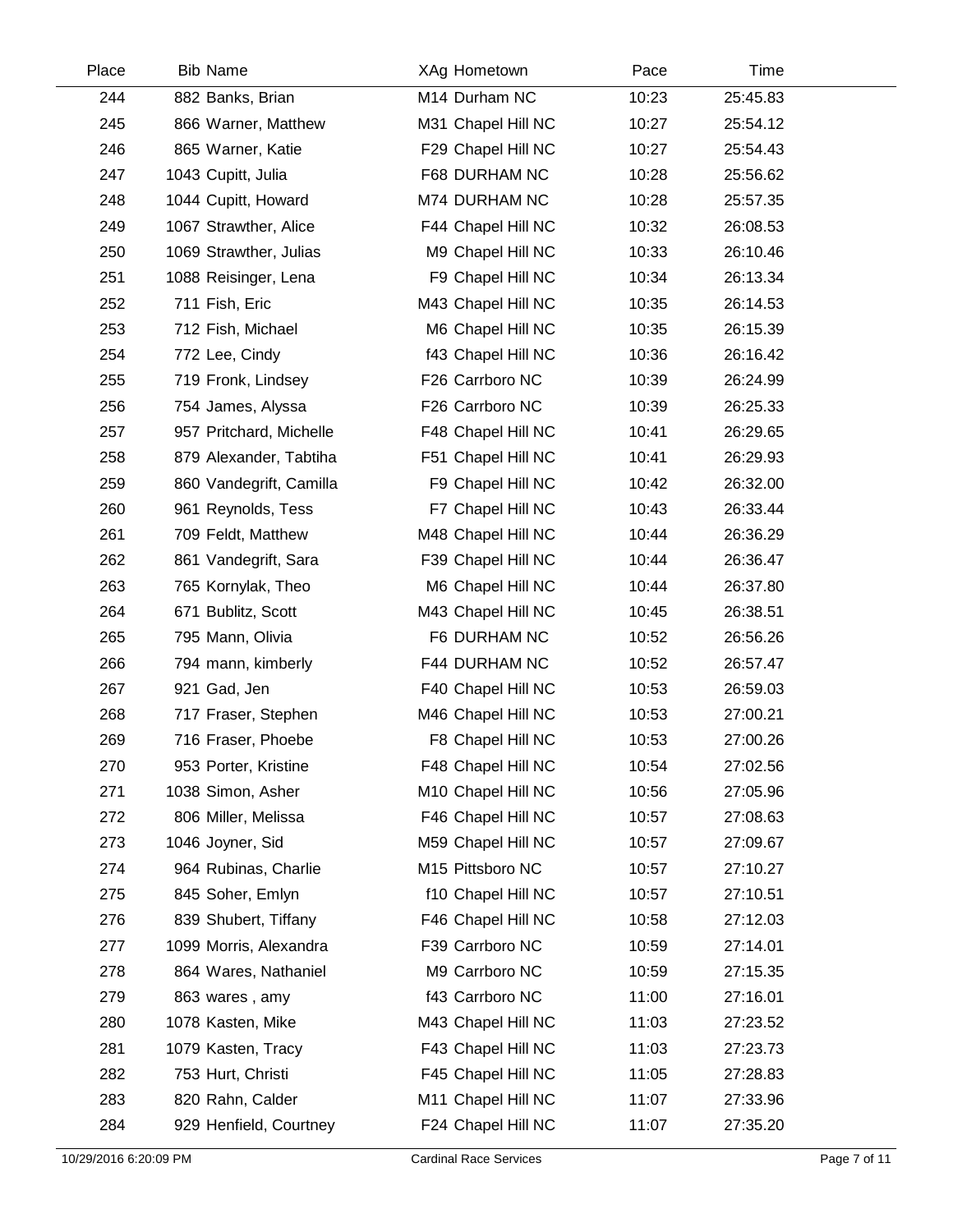| Place | <b>Bib Name</b>           | XAg Hometown       | Pace  | Time     |  |
|-------|---------------------------|--------------------|-------|----------|--|
| 285   | 902 Charney, Ava          | F9 Carrboro NC     | 11:07 | 27:35.35 |  |
| 286   | 663 Borden, Erin          | F26 Chapel Hill NC | 11:09 | 27:38.59 |  |
| 287   | 1060 Davidsdottir, Vala   | F16 Chapel Hill NC | 11:09 | 27:39.60 |  |
| 288   | 873 Windham, Laura        | F45 Chapel Hill NC | 11:10 | 27:42.70 |  |
| 289   | 881 Banks, Ashley         | F10 Durham NC      | 11:12 | 27:45.40 |  |
| 290   | 978 Vaughn, Jackson       | M9 Chapel Hill NC  | 11:17 | 27:59.63 |  |
| 291   | 685 Cortez, Stephanie     | F37 Chapel Hill NC | 11:19 | 28:04.48 |  |
| 292   | 1185 Chandler, Mark       | M30 Chapel Hill NC | 11:19 | 28:05.07 |  |
| 293   | 1041 Chandler, Allison    | F30 Chapel Hill NC | 11:20 | 28:05.30 |  |
| 294   | 1175 Villa, Jaime         | M <sub>9</sub>     | 11:23 | 28:13.43 |  |
| 295   | 952 Pharr, Joan           | F30 Durham NC      | 11:24 | 28:15.97 |  |
| 296   | 1056 Sperlazza, Jet       | F28 Chapel Hill NC | 11:24 | 28:16.66 |  |
| 297   | 787 Lockhart, Jennifer    | F54 Chapel Hill NC | 11:29 | 28:27.76 |  |
| 298   | 1058 Schultz, Pamela      | F46 Chapel Hill NC | 11:31 | 28:33.99 |  |
| 299   | 1025 Vanderwalker, Brandi | F35 Chapel Hill NC | 11:32 | 28:36.10 |  |
| 300   | 859 Tuttle, Laura         | F37 Pittsboro NC   | 11:34 | 28:40.74 |  |
| 301   | 1040 Pointer, Chandler    | F7 Chapel Hill NC  | 11:35 | 28:44.01 |  |
| 302   | 891 Benzoni, Ignacio      | M7 Chapel Hill NC  | 11:35 | 28:44.80 |  |
| 303   | 824 Rhee, Aidan           | M10 Carrboro NC    | 11:36 | 28:47.23 |  |
| 304   | 825 Rhee, Margaret        | F41 Carrboro NC    | 11:37 | 28:47.74 |  |
| 305   | 782 Lewis, Kristen        | F31 Chapel Hill NC | 11:44 | 29:05.73 |  |
| 306   | 1095 Hess, Amie           | F44 Chapel Hill NC | 11:45 | 29:08.15 |  |
| 307   | 678 Chin, Helen           | F34 Durham NC      | 11:45 | 29:08.75 |  |
| 308   | 770 Lawrence, Sam         | M27 Carrboro NC    | 11:46 | 29:10.71 |  |
| 309   | 725 Gershon, Izzi         | F11 Chapel Hill NC | 11:48 | 29:15.50 |  |
| 310   | 1077 Sivaraman, Heather   | F37 Carrboro NC    | 11:48 | 29:16.40 |  |
| 311   | 1082 Sivaraman, Arin      | M6 Carrboro NC     | 11:48 | 29:16.50 |  |
| 312   | 720 Gam, Kaitlyn          | F28 Carrboro NC    | 11:50 | 29:19.73 |  |
| 313   | 849 Srikhirisawan, Ella   | F17 Chapel Hill NC | 11:51 | 29:22.52 |  |
| 314   | 662 Bolon, Roxane         | F15 Chapel Hill NC | 11:54 | 29:31.25 |  |
| 315   | 877 Zelasky, Megan        | F15 Chapel Hill NC | 11:54 | 29:31.27 |  |
| 316   | 1031 Crook, Lilly         | F15 Carrboro NC    | 11:54 | 29:31.80 |  |
| 317   | 872 Windham, Ellie        | F14 Chapel Hill NC | 11:54 | 29:31.84 |  |
| 318   | 653 AMES, POPPY           | F14 Chapel Hill NC | 11:55 | 29:32.13 |  |
| 319   | 988 Whitmire, Sophia      | F14 Chapel Hill NC | 11:55 | 29:32.14 |  |
| 320   | 906 DeSue, Chloe          | F15 Chapel Hill NC | 11:55 | 29:32.24 |  |
| 321   | 986 Weeks, Gillie         | F16 Carrboro NC    | 11:55 | 29:33.45 |  |
| 322   | 931 Hickerson, Natalie    | F16 Chapel Hill NC | 11:55 | 29:34.00 |  |
| 323   | 903 Cohen, Lena           | F16 Carrboro NC    | 11:56 | 29:34.48 |  |
| 324   | 945 mabe, lizzie          | F15 Carrboro NC    | 11:56 | 29:35.23 |  |
| 325   | 747 Hoover, Mia           | F15 Chapel Hill NC | 11:56 | 29:35.60 |  |
|       |                           |                    |       |          |  |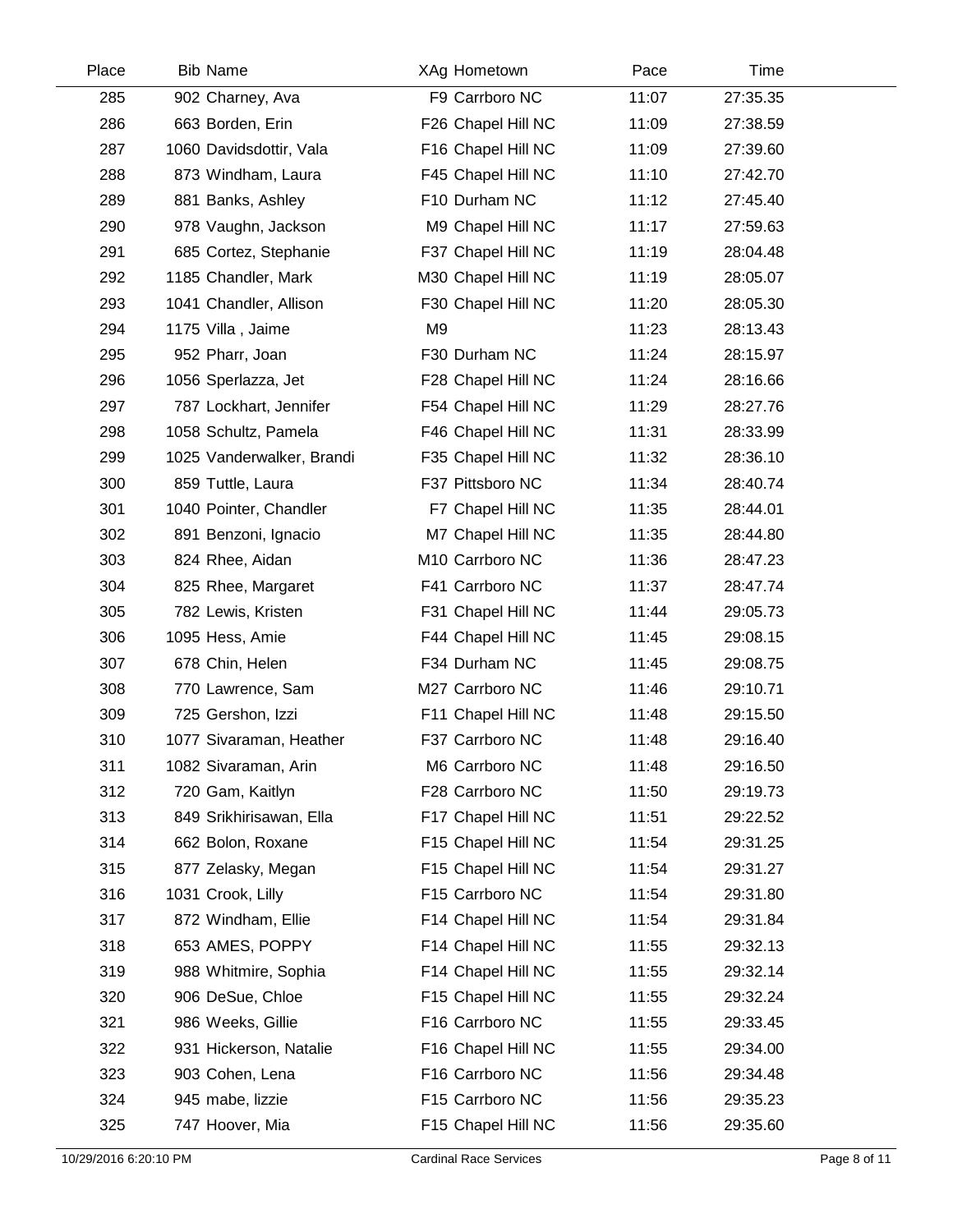| Place | <b>Bib Name</b>              | XAg Hometown       | Pace  | Time     |  |
|-------|------------------------------|--------------------|-------|----------|--|
| 326   | 1084 Karem, Fred             | M75 Lexington KY   | 11:57 | 29:38.57 |  |
| 327   | 796 Manning, Melinda         | F44 Carrboro NC    | 11:57 | 29:39.26 |  |
| 328   | 942 LoCicero, Eli            | M25 Chapel Hill NC | 11:58 | 29:39.75 |  |
| 329   | 1085 Karem, Fredjr           | M43 Lexington KY   | 11:58 | 29:40.17 |  |
| 330   | 1083 Karem, Max              | M7 Chapel Hill NC  | 11:58 | 29:40.97 |  |
| 331   | 741 Harris, Kenan            | M9 Chapel Hill NC  | 12:00 | 29:45.49 |  |
| 332   | 740 Harris, Heather          | F42 Chapel Hill NC | 12:01 | 29:47.05 |  |
| 333   | 852 Stabenow, Liz            | F42 Chapel Hill NC | 12:05 | 29:58.16 |  |
| 334   | 982 Vaughn, Stuart           | M7 Chapel Hill NC  | 12:06 | 29:59.27 |  |
| 335   | 979 Vaughn, Jamie            | M41 Chapel Hill NC | 12:06 | 30:00.46 |  |
| 336   | 935 Kennedy, Christina       | F13 Chapel Hill NC | 12:08 | 30:05.78 |  |
| 337   | 803 Meredith, Marne          | F47 Chapel Hill NC | 12:08 | 30:06.02 |  |
| 338   | 968 Savasta-Kennedy, Maria   | F54 Chapel Hill NC | 12:10 | 30:10.23 |  |
| 339   | 909 Dokholyan, Katherine     | F16 Chapel Hill NC | 12:12 | 30:15.57 |  |
| 340   | 927 Gualtieri-Reed, Maeve    | F17 Chapel Hill NC | 12:12 | 30:15.75 |  |
| 341   | 1080 Maye, Kaidan            | F8 Durham NC       | 12:13 | 30:17.51 |  |
| 342   | 857 Terrell, wayne           | M62 Durham NC      | 12:15 | 30:21.68 |  |
| 343   | 654 Amornlerdpisan, Primrose | F17 Chapel Hill NC | 12:31 | 31:02.00 |  |
| 344   | 655 Ankerich, Matt           | M38 Carrboro NC    | 12:38 | 31:19.17 |  |
| 345   | 1048 Turingan, Erin          | F27 Chapel Hill NC | 12:39 | 31:21.37 |  |
| 346   | 656 Ankerich, Robin          | F25 Carrboro NC    | 12:40 | 31:25.60 |  |
| 347   | 983 Wade-Benzoni, Kimberly   | F49 Chapel Hill NC | 12:42 | 31:29.40 |  |
| 348   | 907 Dlesk, Beatrice          | F23 Durham NC      | 12:46 | 31:39.16 |  |
| 349   | 908 Dlesk, Richard           | M61 Chapel Hill NC | 12:48 | 31:43.74 |  |
| 350   | 971 Sodeman, Jeff            | M44 Chapel Hill NC | 12:57 | 32:07.00 |  |
| 351   | 843 Snyder, Sophie           | F16 GRAHAM NC      | 12:57 | 32:07.97 |  |
| 352   | 970 Sodeman, Eva             | F9 Chapel Hill NC  | 12:58 | 32:08.42 |  |
| 353   | 665 Bradford, Liam           | M14 GRAHAM NC      | 12:58 | 32:08.43 |  |
| 354   | 841 Snyder, Cricket          | F16 GRAHAM NC      | 12:59 | 32:10.74 |  |
| 355   | 930 Hepburn, Margaret        | F45 Carrboro NC    | 13:01 | 32:16.95 |  |
| 356   | 673 Callahan, Allison        | F26 Chapel Hill NC | 13:02 | 32:18.57 |  |
| 357   | 862 VandenBerg, Monica       | F28 Chapel Hill NC | 13:02 | 32:18.97 |  |
| 358   | 884 Banks, Natalie           | F42 Durham NC      | 13:02 | 32:19.35 |  |
| 359   | 700 Faccidomo, Sara          | F40 Chapel Hill NC | 13:11 | 32:41.95 |  |
| 360   | 840 Smith, Randy             | M27 Durham NC      | 13:13 | 32:46.29 |  |
| 361   | 854 Stefureac, Kristen       | F27 Durham NC      | 13:13 | 32:47.16 |  |
| 362   | 1039 Pointer, Liam           | M5 Chapel Hill NC  | 13:15 | 32:51.74 |  |
| 363   | 1042 Pointer, Joey           | M38 Chapel Hill NC | 13:15 | 32:52.74 |  |
| 364   | 990 Wiltberger, Len          | M73                | 13:26 | 33:18.51 |  |
| 365   | 684 Conger, Susan            | F49 Chapel Hill NC | 13:28 | 33:24.63 |  |
| 366   | 1075 Salifou, Zainab         | F6 Durham NC       | 13:32 | 33:33.22 |  |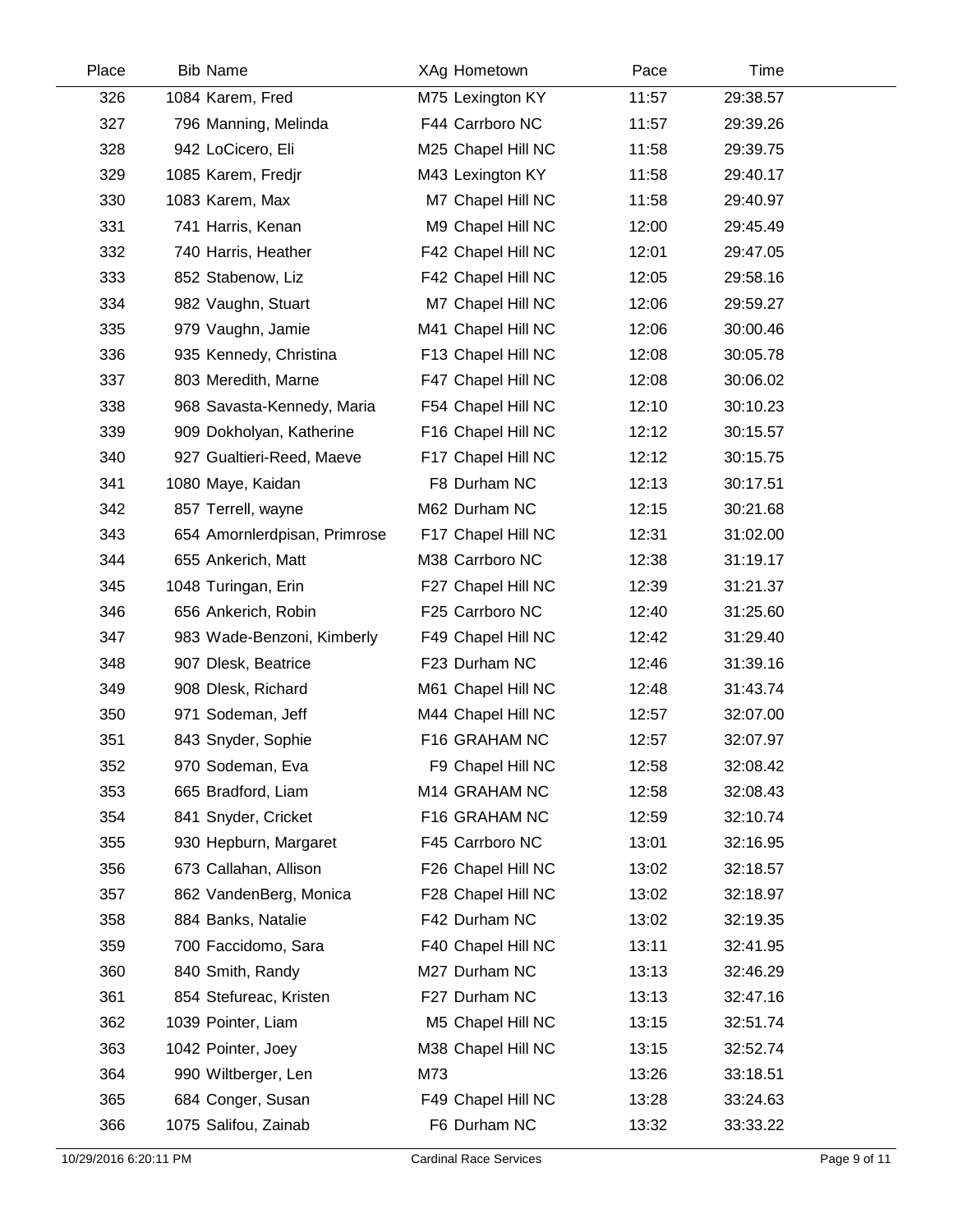| Place | <b>Bib Name</b>             | XAg Hometown        | Pace  | Time     |  |
|-------|-----------------------------|---------------------|-------|----------|--|
| 367   | 789 Loveland-Coen, Victoria | F60 Chapel Hill NC  | 13:34 | 33:38.23 |  |
| 368   | 1028 Breschi, Emily         | F9 Chapel Hill NC   | 13:34 | 33:38.50 |  |
| 369   | 1029 Breschi, Joe           | M48 Chapel Hill NC  | 13:35 | 33:40.24 |  |
| 370   | 975 Vaughn, Ellie           | F8 Chapel Hill NC   | 13:42 | 33:59.19 |  |
| 371   | 980 Vaughn, Katie           | F38 Chapel Hill NC  | 13:44 | 34:02.74 |  |
| 372   | 912 Eller, Jenny            | F35 Chapel Hill NC  | 13:44 | 34:04.42 |  |
| 373   | 798 Matrisciano, Anthony    | M25 Hillsborough NC | 13:48 | 34:13.32 |  |
| 374   | 799 Matrisciano, Katie      | F25 Hillsborough NC | 13:48 | 34:14.15 |  |
| 375   | 780 Lewis, Brett            | M44 Creedmoor NC    | 13:49 | 34:17.10 |  |
| 376   | 842 Snyder, Kylie           | F50 GRAHAM NC       | 13:59 | 34:41.82 |  |
| 377   | 766 Kornylak, Vera          | F41 Chapel Hill NC  | 14:08 | 35:04.00 |  |
| 378   | 763 Kornylak, Rebecca       | F6 Chapel Hill NC   | 14:09 | 35:05.17 |  |
| 379   | 998 Buzby, Ainsley          | F9 Durham NC        | 14:13 | 35:14.45 |  |
| 380   | 995 Bishop, Kaci            | F44 Durham NC       | 14:13 | 35:14.69 |  |
| 381   | 807 Moreau, Emmanuelle      | F <sub>5</sub>      | 14:24 | 35:43.20 |  |
| 382   | 695 Desormeau, Julie        | F47                 | 14:25 | 35:44.34 |  |
| 383   | 774 Lee, Sophia             | F13 Chapel Hill NC  | 14:32 | 36:03.75 |  |
| 384   | 880 Anstrom, Karli          | F13 Durham NC       | 14:39 | 36:19.41 |  |
| 385   | 905 Day, Laura              | F45 Durham NC       | 14:39 | 36:20.26 |  |
| 386   | 831 Schmidt, Blaine         | m49 Chapel Hill NC  | 14:44 | 36:32.76 |  |
| 387   | 1022 Skipper, Katherine     | F23 Pittsboro NC    | 14:55 | 36:59.19 |  |
| 388   | 1023 Skipper, Kristen       | F57 Pittsboro NC    | 14:58 | 37:07.50 |  |
| 389   | 832 Schmidt, Jennifer       | F47 Chapel Hill NC  | 14:59 | 37:08.97 |  |
| 390   | 1074 Bell, Nicole           | F15 Chapel Hill NC  | 15:07 | 37:29.02 |  |
| 391   | 781 Lewis, Jill             | F40 Creedmoor NC    | 15:09 | 37:34.77 |  |
| 392   | 777 Lewis, Abby             | F9 Creedmoor NC     | 15:09 | 37:34.78 |  |
| 393   | 925 Gilbert, Chris          | F59 Clemmons NC     | 15:14 | 37:47.50 |  |
| 394   | 690 Crossen, Audrey         | F33 Chapel Hill NC  | 15:24 | 38:11.41 |  |
| 395   | 691 Crossen, Daniel         | M32 Chapel Hill NC  | 15:30 | 38:27.25 |  |
| 396   | 1049 Cook, Michelle         | F48 Chapel Hill NC  | 15:47 | 39:09.15 |  |
| 397   | 1081 Smith, Marlee          | F4 Pittsboro NC     | 15:54 | 39:24.75 |  |
| 398   | 683 Conger, Elizabeth       | F12 Chapel Hill NC  | 16:05 | 39:53.22 |  |
| 399   | 1068 Strawther, Octavia     | F13 Chapel Hill NC  | 16:05 | 39:54.38 |  |
| 400   | 924 Gerding, Graham         | M10 Chapel Hill NC  | 16:40 | 41:20.46 |  |
| 401   | 962 Riebling, Cindy         | F46 Durham NC       | 16:41 | 41:21.82 |  |
| 402   | 963 Riebling, Mackenzie     | F6 Durham NC        | 16:41 | 41:22.72 |  |
| 403   | 1091 Morgan, Duncan         | M45 Carrboro NC     | 17:05 | 42:21.52 |  |
| 404   | 1090 Truesdell, Meghan      | F42 Carrboro NC     | 17:05 | 42:22.25 |  |
| 405   | 704 Fee, Xan                | M10 Carrboro NC     | 17:14 | 42:45.33 |  |
| 406   | 778 Lewis, Anna             | F12 Creedmoor NC    | 17:15 | 42:45.95 |  |
| 407   | 702 Fee, Rick               | M44 Carrboro NC     | 17:15 | 42:46.51 |  |